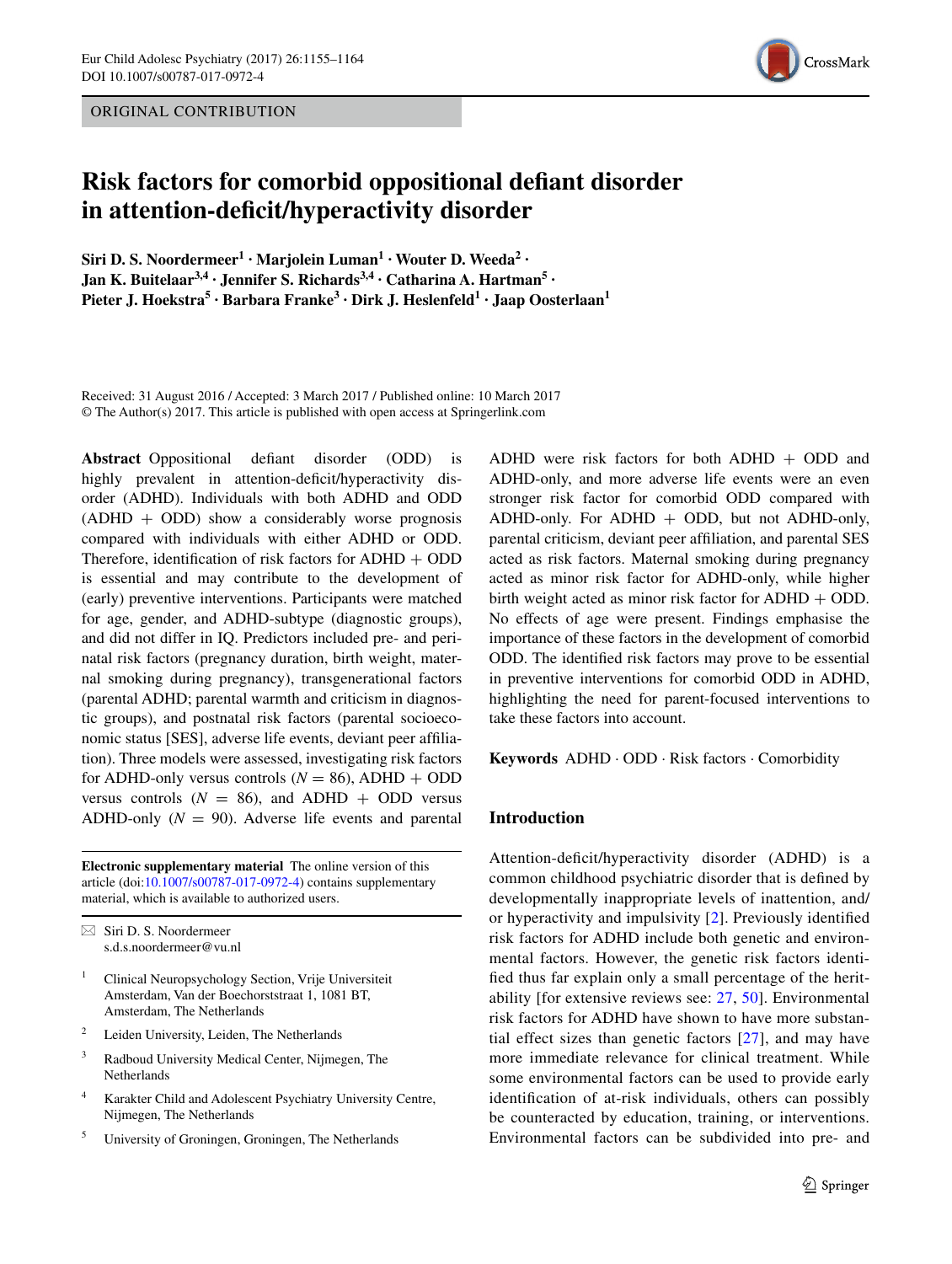perinatal factors, transgenerational infuences and postnatal factors. Well-documented pre- and perinatal factors for ADHD include premature birth, low birth weight and maternal smoking during pregnancy [[32](#page-9-2)]. Low birth weight is one of the most investigated and consistently reported risk factors for ADHD, and might even (partly) explain the association between maternal smoking during pregnancy and ADHD [\[39,](#page-9-3) [41\]](#page-9-4). Well-documented transgenerational infuences and postnatal risk factors include a family history of ADHD and higher levels of family confict [\[36,](#page-9-5) [49\]](#page-9-6), although a family history of ADHD is likely to comprise both environmental and genetic infuences.

A condition which is frequently comorbid with ADHD is oppositional defant disorder (ODD), occurring in up to 60% of individuals with ADHD [[14,](#page-8-1) [21\]](#page-9-7). ODD is defned by a frequent and persistent pattern of irritable and angry mood, vindictiveness, and developmentally inappropriate, negativistic, defant, and disobedient behaviour toward authority fgures [\[2](#page-8-0)]. Individuals with both ADHD and ODD have a considerably worse prognosis than individuals with either one of the disorders in terms of an increased risk to develop anxiety and depressive disorders as well as conduct disorder and even antisocial personality disorder later in life [\[4](#page-8-2), [35\]](#page-9-8). Furthermore, the comorbid group shows an earlier onset with more functional impairments and exhibits more physical aggression and delinquency than individuals with ADHD or ODD alone [\[4](#page-8-2), [34](#page-9-9), [35](#page-9-8)]. This emphasises the need to not only identify risk factors for ADHD, but especially for ODD comorbid with ADHD. The identifcation of these factors can contribute to the development of early preventive interventions.

Compared with ADHD, relatively few studies have investigated risk factors for comorbid ODD in ADHD. Reported risk factors for ODD, which are arguably also implicated in the development of comorbid ODD, include both risk factors overlapping with those reported for ADHD and risk factors specifc for ODD. Overlapping risk factors for ODD and ADHD encompass maternal smoking during pregnancy, a family history of ADHD or ODD, and higher levels of family conflict [[6,](#page-8-3) [36,](#page-9-5) [39](#page-9-3)]. Specific risk factors for ODD, compared with ADHD, include deviant peer affliation, harsh or inconsistent parenting, low levels of parental affection, and exposure to family violence [\[6](#page-8-3), [36](#page-9-5), [43](#page-9-10)]. Studies into specific risk factors for comorbid ODD in ADHD have mainly focused on transgenerational infuences, such as parental psychopathology and parenting styles, and reported signifcant associations of those factors with ODD, rather than with ADHD [for reviews see: [23,](#page-9-11) [37](#page-9-12)]. The relative paucity of studies that investigated other environmental risk factors for the development of comorbid ODD in individuals with ADHD is remarkable, given the high prevalence of this comorbid condition.

The aim of the current study was to investigate potential risk factors for the development of comorbid ODD in individuals with ADHD (ADHD  $+$  ODD), and to identify whether risk factors differed for individuals with ADHDonly and individuals with  $ADHD + ODD$ . To this end, we assessed pre- and perinatal risk factors (pregnancy duration, birth weight, maternal smoking during pregnancy), transgenerational infuences (parental ADHD, for ADHDonly and  $ADHD + ODD$  parental warmth and parental criticism as well), and postnatal risk factors (socioeconomic status [SES], adverse life events, deviant peer affliations) in three groups:  $ADHD + ODD$ ,  $ADHD$ -only, and typically developing controls. All groups were matched for age and gender, and the diagnostic groups were additionally matched for IQ and ADHD-subtype. We hypothesised that for both  $ADHD + ODD$  and  $ADHD$ -only (compared with controls), pre- and perinatal adversities and negative transgenerational infuences would be risk factors [\[6](#page-8-3), [33](#page-9-13)]. In differentiating between  $ADHD + ODD$  and  $ADHD$ only, we hypothesised that postnatal risk factors would be more strongly related to ADHD + ODD  $[1, 23]$  $[1, 23]$  $[1, 23]$  $[1, 23]$  $[1, 23]$ . Finally, we expected less parental warmth and more parental criticism to be predictive for  $ADHD + ODD$  group membership, compared with ADHD-only [\[23](#page-9-11), [43](#page-9-10)].

### **Methods**

#### **Participants**

Participants  $(N = 246)$  were equally divided over three groups: (1) participants with ADHD + ODD  $(n = 82)$ , (2) participants with ADHD-only  $(n = 82)$ , and (3) typically developing controls  $(n = 82)$ . Groups were carefully matched on age  $(\leq 1$  year) and gender, and the diagnostic groups were additionally matched on IQ  $\leq 10$  points, estimated using the Block Design and Vocabulary subtests of the WISC (participants <17) or WAIS (participants 17 and older)] and ADHD-subtype. Mean age of the participants was 16 years (SD 3.1), and each group consisted of 55 boys and 27 girls. See Table [1](#page-2-0) for further group characteristics.

Participants were selected from the NeuroIMAGE cohort [\[55](#page-9-14)], which included both ADHD families and control families. ADHD families consisted of participants in the ADHD-only or ADHD  $+$  ODD group and their biological brothers or sisters, control families consisted of participants in the control group and their biological brothers or sisters. For an overview of the collected data and associated time points, see also the online supplement S1. Inclusion criteria for the current study were: European Caucasian descent,  $IQ \geq 80$ , no diagnosis of conduct disorder, autism, anxiety disorder, depression, epilepsy, general learning diffculties, neurological disorders or known genetic disorders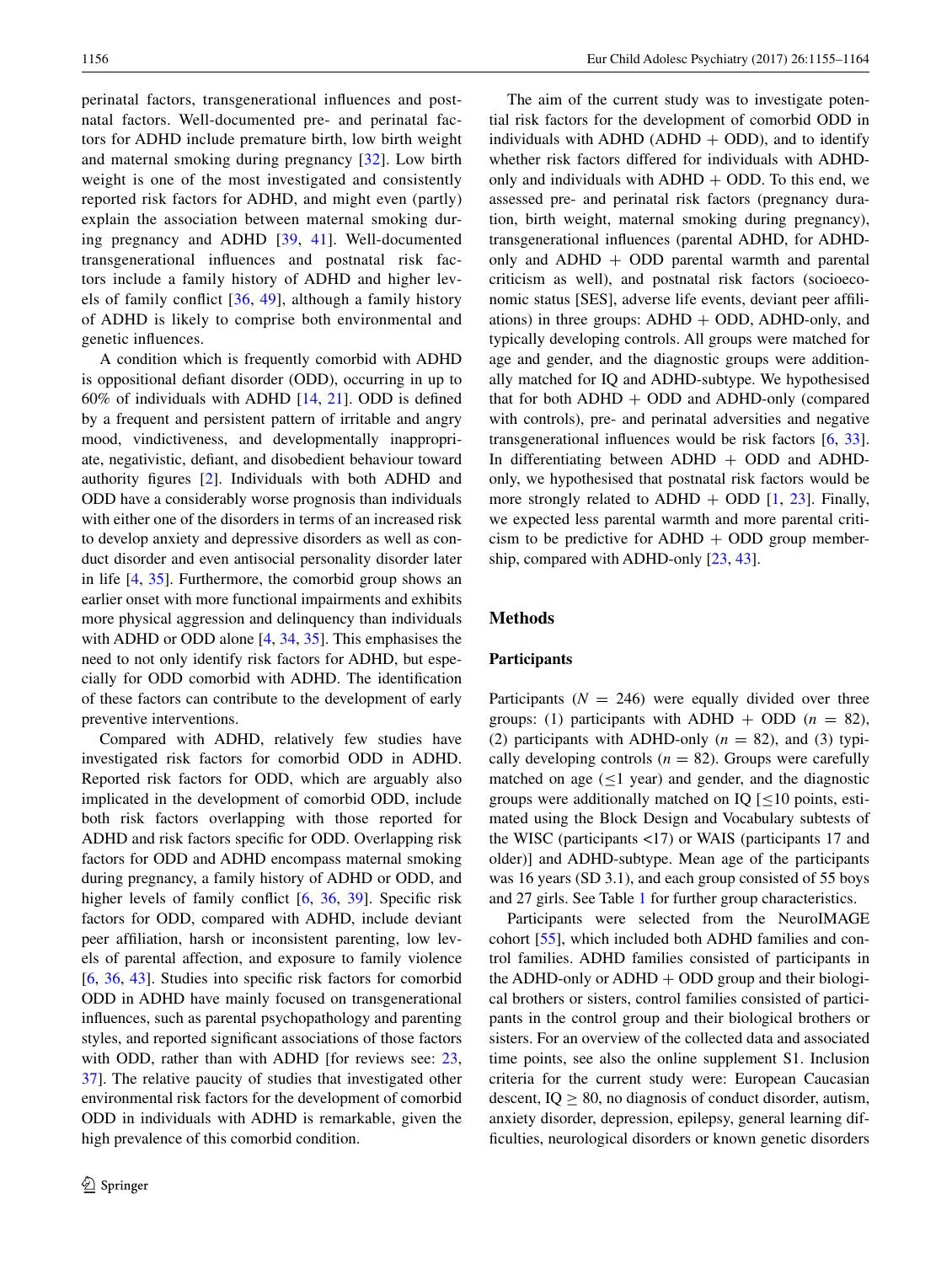#### <span id="page-2-0"></span>**Table 1** Group characteristics fnal sample

|                                   | $ADHD + ODD$<br>$(n = 45)$ |                          | ADHD-only<br>$(n = 45)$ |                          | TD<br>$(n = 42)$ |           | Group comparisons                                                 |  |  |
|-----------------------------------|----------------------------|--------------------------|-------------------------|--------------------------|------------------|-----------|-------------------------------------------------------------------|--|--|
|                                   |                            |                          |                         |                          |                  |           |                                                                   |  |  |
| Measure                           | $\boldsymbol{M}$           | <b>SD</b>                | M                       | <b>SD</b>                | $\boldsymbol{M}$ | <b>SD</b> |                                                                   |  |  |
| Age (years)                       | 16.7                       | 2.7                      | 16.8                    | 2.6                      | 16.3             | 3.1       | ns                                                                |  |  |
| IQ                                | 97.2                       | 11.7                     | 97.6                    | 12.4                     | 98.9             | 8.3       | ns                                                                |  |  |
| Gender (% Male)                   | 64                         |                          | 64                      |                          | 64               |           | ns                                                                |  |  |
| $ADHD$ -type $(I/HI/C)$           | 15/3/27                    | $\overline{\phantom{0}}$ | 15/3/27                 | $\overline{\phantom{0}}$ | —                |           | ns.                                                               |  |  |
| ADHD total symptoms <sup>a</sup>  | 14.2                       | 2.8                      | 13.9                    | 3.0                      | 0.5              | 1.0       | $ADHD$ , $ADHD + ODD > TD***$                                     |  |  |
| Hyperactive symptoms <sup>a</sup> | 6.2                        | 2.2                      | 6.3                     | 2.3                      | 0.2              | 0.6       | $ADHD$ , $ADHD + ODD > TD***$                                     |  |  |
| Inattentive symptoms <sup>a</sup> | 8.0                        | 1.1                      | 7.6                     | 1.6                      | 0.3              | 0.7       | $ADHD$ , $ADHD + ODD > TD***$                                     |  |  |
| $ODD$ symptoms <sup>b</sup>       | 5.4                        | 1.2                      | 0.4                     | 0.9                      | 0.0              | 0.0       | $ADHD + ODD > ADHD, TD***; ADHD > TD*$                            |  |  |
| $CD$ symptoms <sup>b</sup>        | 1.0                        | 1.4                      | 0.2                     | 0.5                      | 0.0              | 0.0       | $ADHD + ODD > TD***;$<br>$ADHD + ODD > ADHD^{**}$ ; $ADHD > TD^*$ |  |  |

*ADHD* attention-defcit hyperactivity defcit, *ODD* oppositional defant disorder, *TD* typically developing, *I* predominantly inattentive type, *HI* predominantly hyperactive-impulsive type, *C* combined type, *ns* not signifcant

<sup>a</sup> As measured using the combination of K-SADS-PL and Conners scales total, inattentive, hyperactive/impulsive

<sup>b</sup> As measured using the K-SADS-PL

\* *p* < .05, \*\* *p* < .01, *\*\*\* p* < .001

(e.g. Fragile X syndrome, Down syndrome). Individuals in the  $ADHD + ODD$  group were only allowed to have an ADHD diagnosis and comorbid ODD, whereas individuals in the ADHD-only group were only allowed to have an ADHD diagnosis. Controls and their frst- and seconddegree relatives were not allowed to have a past or current DSM-IV diagnosis. A total of 1069 participants (751 children from ADHD families; 318 children from control families) contributed data to NeuroIMAGE, of which 82 participants were diagnosed with both ADHD and ODD and met our inclusion criteria. Individuals with ADHD-only and controls were matched to this group.

#### **Diagnostic assessment**

To determine ADHD and ODD diagnoses, participants were assessed using a combination of the Schedule for Affective Disorders and Schizophrenia for School-Age Children-Present and Lifetime Version (K-SADS-PL) and Conners ADHD questionnaires from multiple informants. For each individual the K-SADS interview was completed by the parent(s), and for individuals aged 12 and older the K-SADS interview was also completed by the participant. Furthermore, each individual was assessed with a teacher-rating (Conners Teacher Rating Scale-Revised:Long version [CTRS-R:L]; [20](#page-8-5); applied for participants <18 years) or a Self-Report questionnaire (Conners Adult ADHD Rating Scales-Self-Report:Long Version [CAARS-S:L]; [19](#page-8-6); applied for participants ≥18 years). The CTRS-R:L assesses both ADHD and ODD symptoms, while the CAARS-S:L assesses only ADHD symptoms. This combination of assessments ensured that for both ADHD and ODD multi-informant assessments were available: for individuals <12 years old, a parental K-SADS was combined with the CTRS, for individuals aged 12–18, a parental and self-report K-SADS were combined with the CTRS, and for individuals  $\geq$ 18, a parental and self-report K-SADS were combined with the CAARS. For participants using medication, ratings were done of functioning off medication.

For ADHD, a diagnostic algorithm was applied to combine symptom counts on the K-SADS and CTRS-R:L (for participants <18 years) or CAARS-S:L (for participants  $\geq$ 18), both providing operational definitions of ADHD defned by the DSM-IV [[3\]](#page-8-7). Participants with ADHD were required to obtain a combined symptom count of  $\geq 6$  symptoms of hyperactive/impulsive behaviour and/or inattentive behaviour, provided they: (a) met the DSM-IV criteria for pervasiveness and impact of the disorder (K-SADS), (b) showed an age of onset before 12 (K-SADS), and (c) received a  $T \geq 63$  on at least one of the DSM ADHD scales (total, inattentive behaviour, hyperactive/impulsive behaviour) on either one of the Conners questionnaires [\[9](#page-8-8)]. Likewise, for ODD, a diagnostic algorithm was applied to combine symptom counts on the K-SADS and CTRS-R:L (for participants <18 years), both providing operational defnitions of ODD defned by the DSM-IV [[3\]](#page-8-7). Participants with ODD were required to obtain a combined symptom count of  $\geq$ 4 symptoms of oppositional behaviour, provided they: (a) met the DSM-IV criteria for pervasiveness and impact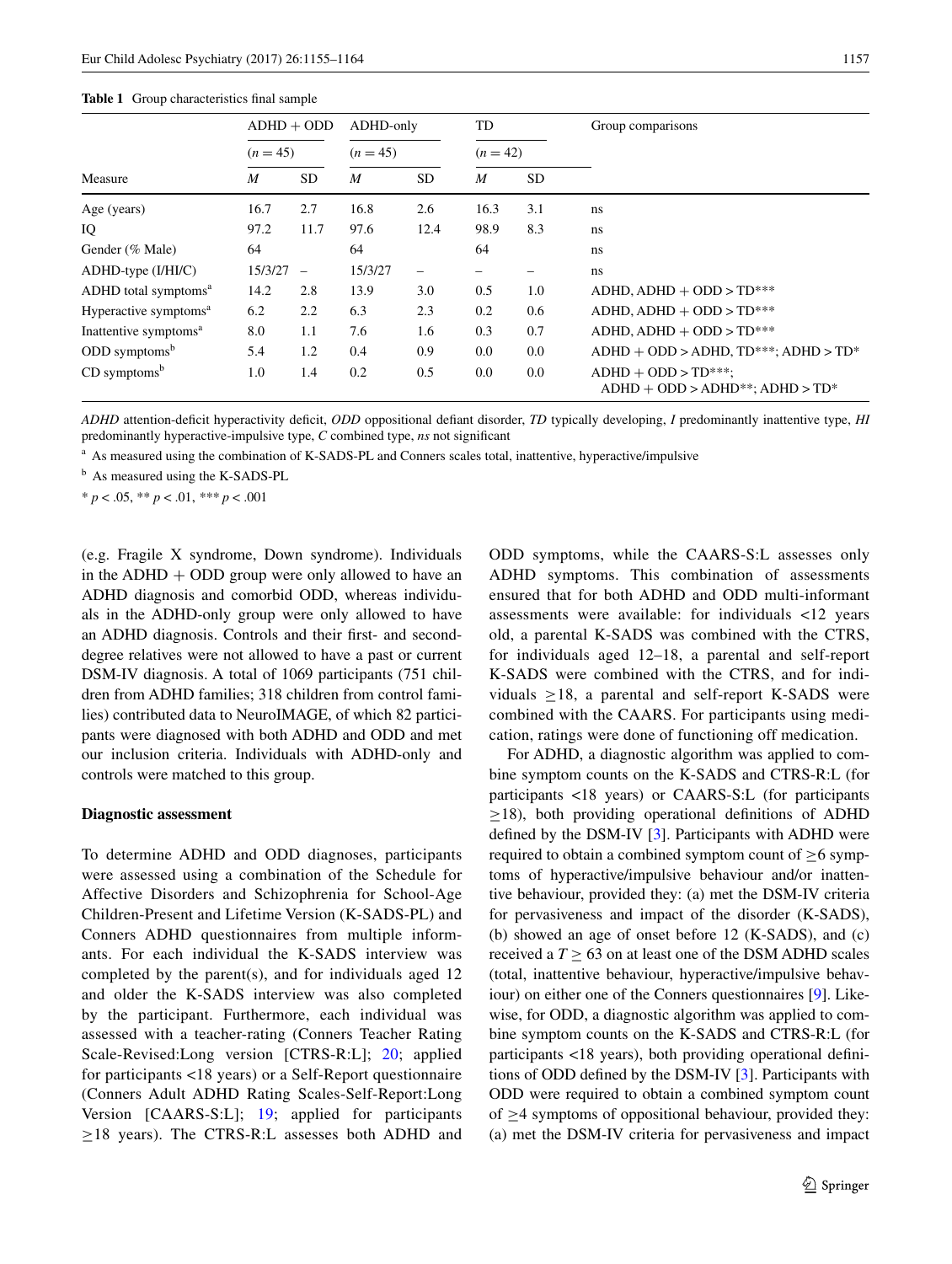of the disorder (K-SADS), and (b) received a  $T > 63$  on the DSM Oppositional behaviour scale of the CTRS-R:L.

## **Risk factors**

## *Pre‑ and perinatal factors*

Pre- and perinatal risk factors were assessed using a parentreported questionnaire and included pregnancy duration (weeks) and birth weight (grams). Furthermore, maternal smoking during pregnancy was assessed per trimester and dosage. In the control group, 10 mothers smoked during pregnancy: 2 mothers smoked 11–15 cigarettes per day, 2 mothers smoked 6–10 cigarettes per day, 6 mothers smoked 1–5 cigarettes per day. In the ADHD-only group, 14 mothers smoked during pregnancy: 6 mothers smoked 6–10 cigarettes per day, 8 mothers smoked 1–5 cigarettes per day. Finally, in the ADHD  $+$  ODD group, 9 mothers smoked during pregnancy: 2 mothers smoked 11–15 cigarettes per day, 2 mothers smoked 6–10 cigarettes per day, 5 mothers smoked 1–5 cigarettes per day. Given that the number of smoking mothers and the range in dosage was very low together with our fndings that our regression models substantially improved when using a dichotomous (yes/ no) measure of smoking, rather than a trimester or dosagerelated measure, we decided to include the dichotomous measure. Hence, maternal smoking during pregnancy was scored as a 'yes' when the mother smoked during at least one trimester.

### *Parental ADHD*

Parents were assessed for ADHD, using a similar combination of a semi-structured interview (K-SADS) and an Observer-Rated Symptom questionnaire (Conners) to the one used for the participants. Parental ADHD was scored present if one or both of the parents had a childhood or current diagnosis of ADHD, otherwise it was scored absent.

#### *Adverse life events*

Parents completed the Long-Term Difficulties questionnaire [developed by TRAILS: [40\]](#page-9-15), which contained 13 items measuring adversities experienced during childhood in multiple settings. These childhood adversities included being bullied, having conficts with relatives, or relatives having ongoing conficts among each other, and other persisting problems at home or school such as living in an unsafe neighbourhood. The dependent variable was the total number of adversities the participant had experienced.

#### *Socioeconomic status*

Socioeconomic status (SES) was assessed using the highest successfully completed educational level of the parents as reported on a Self-Report questionnaire (averaged over both parents). Because in the Netherlands many different trajectories can lead to higher education, it is possible that individuals with a similar amount of educational years differ in their level of education (e.g. senior secondary vocational and pre-university both take 12 years to achieve) [\[13](#page-8-9)]. Therefore, we chose, in line with specific studies on this matter in the Dutch society, to recode the highest successfully completed educational level into a measure refecting years of education, corrected for the level of education [\[13](#page-8-9)].

#### *Deviant peer affliation*

Deviant peer affliation was measured using the Friends Inventory, in which participants were asked about the characteristics of their peers (18 items, e.g. 'my friends break the rules') [\[56](#page-9-16)]. This questionnaire yielded a deviant peer affliation score (based on nine items) with higher scores indicating less deviant peers. Good internal consistency [.78–.92, see: [16](#page-8-10), [31,](#page-9-17) [56\]](#page-9-16), and inter-rater reliability [.71, see: [31](#page-9-17)] have been reported.

#### *Expressed emotions (parental warmth and criticism)*

Expressed emotions (EE) was assessed during the diagnostic interview (PACS) of the IMAGE-study, which was performed 6 years previous to the current study [\[49\]](#page-9-6), using the scoring derived from Camberwell Family Interview [\[12](#page-8-11)]. Scores from both parents were averaged. Warmth was assessed by the tone of voice, spontaneity, sympathy, and/ or empathy toward the child (range 0–3). Criticism was assessed by statements which criticised or found fault with the child based on tone of voice and critical phrases (range 0–4) [\[44](#page-9-18), [49\]](#page-9-6). Inter-rater reliability has been found adequate for warmth and criticism (range .78–91 and .79–.86, respectively; [[46\]](#page-9-19)). An average agreement percentage of 96.6% (range 78.6–100) and a mean Kappa coeffcient of .88 (range .71–1.00) have been reported [[38\]](#page-9-20). Data were available for the diagnostic groups only.

## **Procedure**

The current study was part of a comprehensive assessment protocol encompassing phenotypic, neurocognitive, and magnetic resonance imaging assessments [\[55](#page-9-14)]. Data on risk factors were assessed for all groups, except for parental warmth and parental criticism, which were only available for the diagnostic groups. Informed consent was signed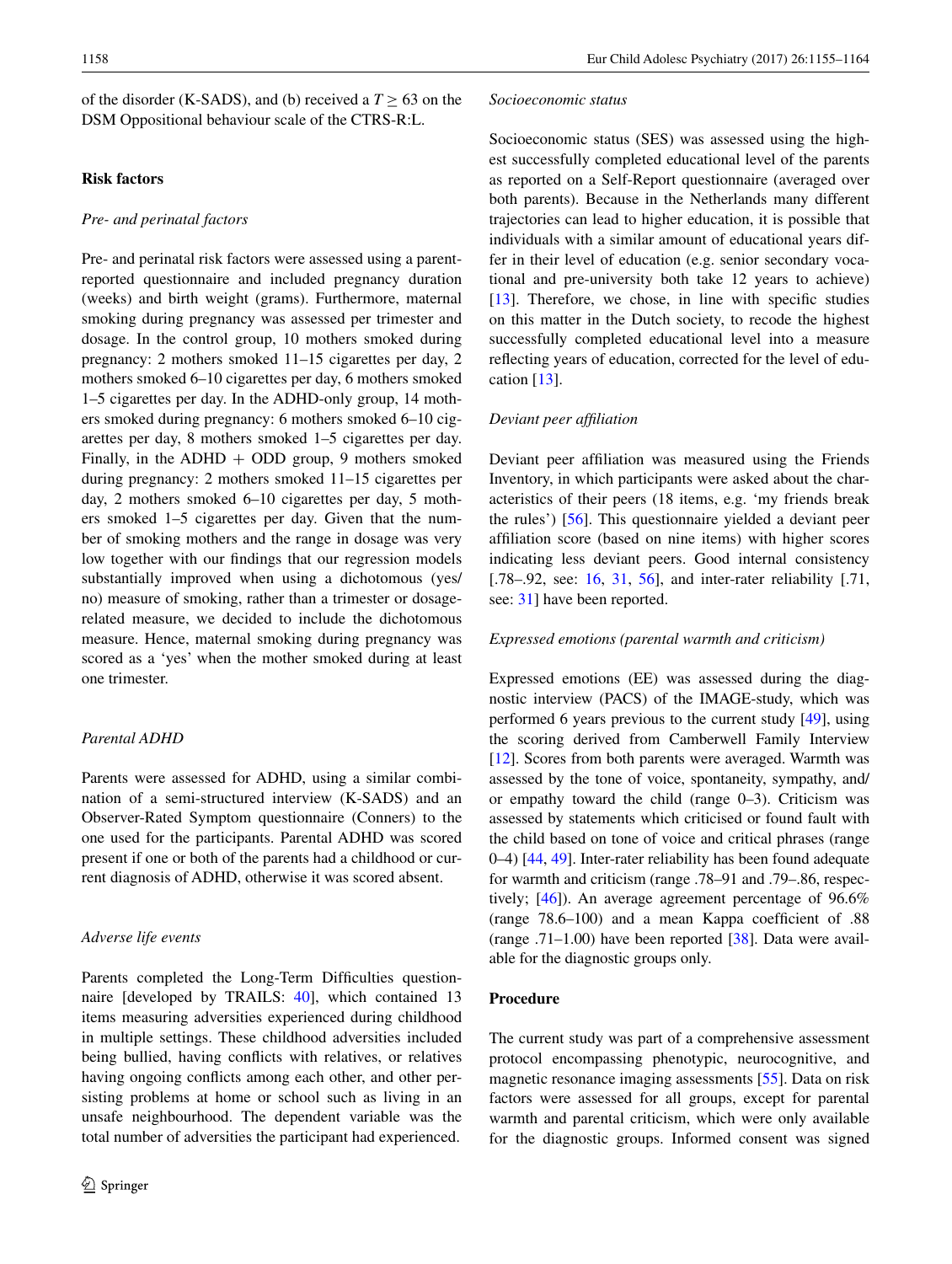by all participants (for participants <12 years only parents signed informed consent, for participants between 12 and 18 years both the participants and their parents signed, for participants >18 years only the participants signed), and the study was approved by the local ethics committees.

## **Statistical analyses**

All dependent variables were normally distributed and did not contain outliers (defned as a score of >3 SD from the mean score). Groups were compared on demographic and ADHD-related variables using analysis of variance (ANOVA) or Chi-square tests. For pre- and perinatal risk factors, data were available for 57–81% of the subjects. For other risk factors, there were some missing data (20.7% deviant peers, 6.1% parental warmth, 4.1% SES, 1.6% adverse life events), which were mainly due to not assessed questionnaires, logistic problems or incompletely flled out questionnaire, and were randomly distributed over the groups. The assessed analysis (LASSO; see below) does not allow missing data on the predictors; therefore, cases with missing values were omitted from the analysis. Since LASSO can be applied even in models with the number of predictors exceeding the number of participants, the smaller sample size poses no problem in the current study where the number of participants still substantially exceeds the number of predictors. Final sample size was  $N = 86$  participants for the analyses for controls versus ADHD-only and for the analyses for controls versus  $ADHD + ODD$ , while for ADHD-only versus ADHD  $+$  ODD the final sample size was  $N = 90$ .

Due to the amount of missing data, we investigated whether the resulting subsamples differed from the initial matched samples. Results of these comparisons showed that the subsamples were still matched for age, gender, IQ, and ADHD-type (for diagnostic groups), and showed similar group comparison results in terms of ADHD symptom and ODD symptom levels, as shown in Table [1.](#page-2-0)

For the predictive value analysis of the complete set of risk factors, least absolute shrinkage and selection operator (LASSO) penalised logistic regression in R was used, using the *glmnet*-package [[51](#page-9-21)]. The LASSO approach is a shrinkage and selection method for logistic regression with the advantage of automatically assigning a penalized term to the predictors, and thereby selecting a model with the best ftting set of predictors [[51](#page-9-21), [52](#page-9-22)]. That is, LASSO selects an optimal set of predictors that is a trade-off between the number of predictors and the amount of explained variance. The outcome measure was group membership, being either control group, ADHDonly group, or  $ADHD + ODD$  group. Selection of the strength of the penalty term was performed through cross-validation (20-fold). For this model, the percentage of explained deviance was calculated, which compares to the explained variance (i.e. the deviance is the increase in explained variance over the explained variance of the null (intercept-only) model) [\[51\]](#page-9-21). Post hoc, an estimation of the explained deviance for each selected predictor was calculated by selectively leaving out one predictor and re-running the analysis. Since the explained deviance of the model is based on the total set of predictors, the estimations for the single predictors deviate from the total explained deviance due to combined effects of predictors and the estimation routine. Therefore, we also report the beta coefficients for the single predictors. In addition, interactions between each of the predictors in the model and both age and  $age<sup>2</sup>$  were investigated. Finally, to control for the possible impact of family relations, due to the inclusion of siblings, we performed sensitivity analysis excluding the siblings (20 controls, 2 ADHD-only, 2  $ADHD + ODD$ ).

The analyses comprised three models to identify the risk factors for comorbid ODD in ADHD. First, two separate models were assessed to investigate risk factors for ADHD-only compared with controls (model 1) and risk factors for ADHD  $+$  ODD compared with controls (model 2). Subsequently, the model for the  $ADHD + ODD$  group versus the ADHD-only group (model 3) was assessed. Signifcance of a risk factor was assumed if the LASSO model included that factor. Finally, for each of the three models, the sensitivity (percentage correctly identifed cases) and specifcity (percentage correctly identifed non-cases) were calculated.

## **Results**

As shown in Table [1,](#page-2-0) the diagnostic groups did not differ in number of ADHD total, hyperactive/impulsive or inattentive symptoms, measured using the combination of the K-SADS and Conners questionnaires. There were no group differences in IQ between any of the groups. As a result of our matching procedure, groups did not differ on age and gender, and the diagnostic groups did not differ on ADHD-subtype. Table [2](#page-5-0) shows the predictor characteristics for the three groups.

Results for all three models are shown in Table [3,](#page-5-1) with the total explained deviance per model, and estimation of the explained deviance and beta coefficient per predictor. There were no signifcant interactions between any of the predictors and age, age<sup>2</sup> or age<sup>3</sup> ( $p > .105$ ), indicating that the effects of the predictors on diagnostic status were independent of the age of the participants.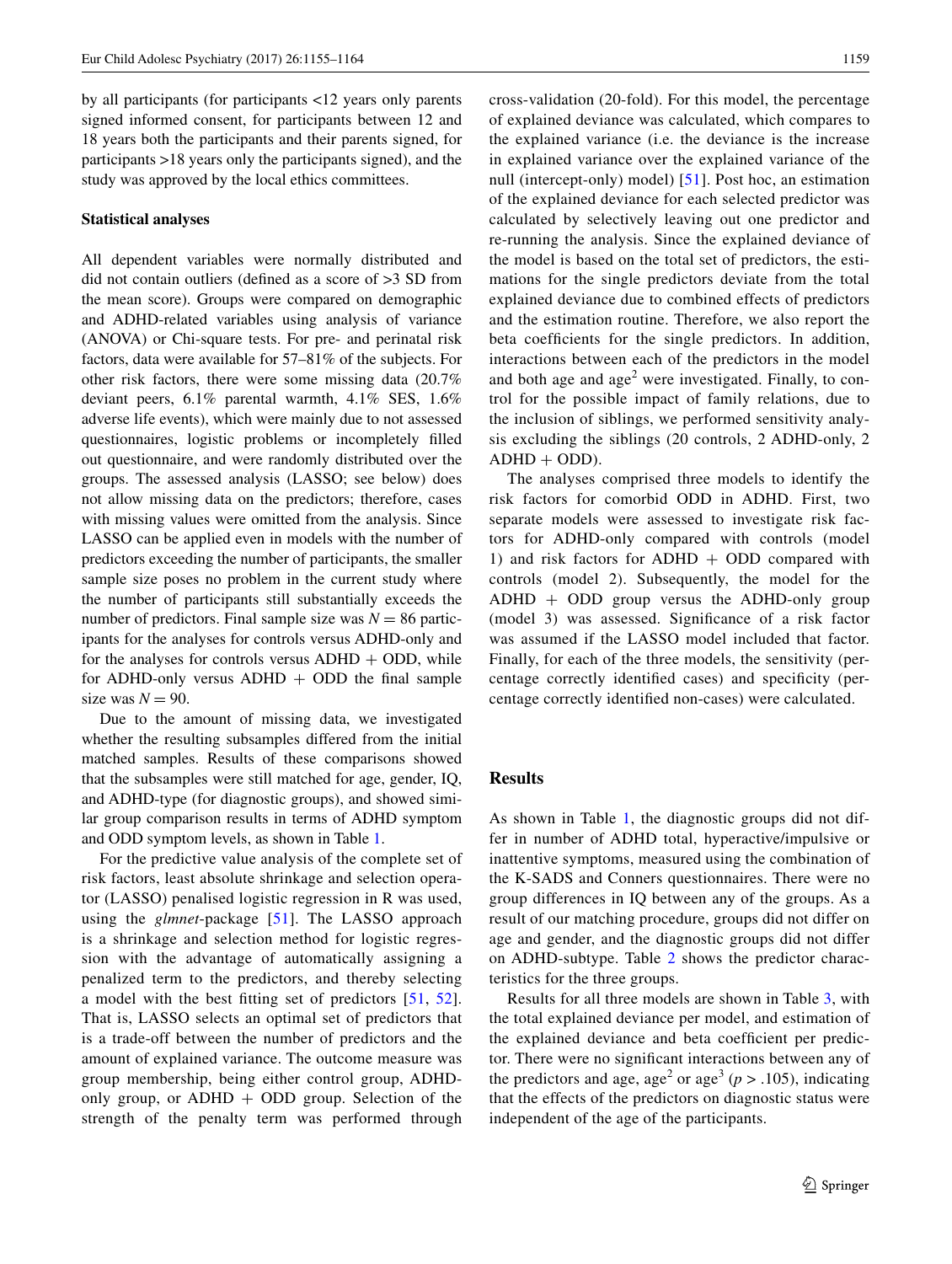#### <span id="page-5-0"></span>**Table 2** Predictor characteristics per group

| Measure                               | $ADHD + ODD$ |           | ADHD-only |           | TD               |           |
|---------------------------------------|--------------|-----------|-----------|-----------|------------------|-----------|
|                                       | M            | <b>SD</b> | M         | <b>SD</b> | $\boldsymbol{M}$ | <b>SD</b> |
| Parental ADHD (%)                     | 55.3         |           | 68.2      |           | $\Omega$         |           |
| Adverse life events                   | 2.8          | 2.7       | 1.8       | 1.7       | 0.6              | 0.8       |
| Birth weight (gram)                   | 3427.4       | 642.5     | 3588.4    | 510.9     | 3360.7           | 698.3     |
| Pregnancy duration (weeks)            | 39.3         | 2.4       | 39.4      | 2.0       | 39.3             | 2.2       |
| Maternal smoking during pregnancy (%) | 21.6         |           | 27.9      | -         | 19.0             |           |
| SES (corrected years of education)    | 11.0         | 1.7       | 11.7      | 2.1       | 12.9             | 2.6       |
| Deviant peer affiliation              | 27.4         | 5.0       | 29.8      | 5.6       | 31.4             | 3.5       |
| Parental warmth                       | 1.7          | 0.9       | 1.4       | 0.8       |                  |           |
| Parental criticism                    | 1.9          | 0.9       | 1.7       | 0.9       |                  |           |

*ADHD* attention-defcit hyperactivity defcit, *ODD* oppositional defant disorder, *TD* typically developing, *SES* socioeconomic status

#### <span id="page-5-1"></span>Table 3 Explained deviance and beta coefficients

|                                      | TDC versus ADHD-only                |      | $TDC$ versus $ADHD + ODD$                  |         | $ADHD$ -only versus $ADHD + ODD$           |                  |  |
|--------------------------------------|-------------------------------------|------|--------------------------------------------|---------|--------------------------------------------|------------------|--|
|                                      | <b>Explained deviance</b><br>$(\%)$ |      | Beta coefficient Explained deviance<br>(%) |         | Beta coefficient Explained deviance<br>(%) | Beta coefficient |  |
| Total model                          | 58.4                                |      | 62.5                                       |         | 15.3                                       |                  |  |
| Parental ADHD                        | 27.2                                | 3.91 | 21.9                                       | 3.34    | 2.4                                        | $-0.42$          |  |
| Adverse life events                  | 6.0                                 | 0.50 | 13.9                                       | 0.57    | 3.0                                        | 0.12             |  |
| Birth weight                         | ns                                  | 0.00 | 2.0                                        | 0.00    | ns                                         | 0.00             |  |
| Pregnancy duration                   | ns                                  | 0.00 | ns                                         | 0.00    | ns                                         | 0.00             |  |
| Maternal smoking<br>during pregnancy | 1.3                                 | 0.00 | ns                                         | 0.00    | ns                                         | 0.00             |  |
| Socioeconomic status ns              |                                     | 0.00 | 1.5                                        | $-0.16$ | 5.6                                        | $-0.18$          |  |
| Deviant peer affili-<br>ation        | ns                                  | 0.00 | 3.8                                        | $-0.15$ | 4.8                                        | $-0.05$          |  |
| Parental warmth                      |                                     |      |                                            |         | ns                                         | 0.00             |  |
| Parental criticism                   | -                                   |      |                                            |         | 6.4                                        | 0.34             |  |

Percentage per predictor is an estimation, hence the separate percentages do not add up to total model. Parental warmth and parental criticism scores were only available for diagnostic groups and, therefore, not included in models assessing predictors against controls

*ADHD* attention-defcit/hyperactivity disorder, *ODD* oppositional defant disorder, *TDC* typically developing controls, *ns* not signifcant

## **Risk factors for ADHD: ADHD‑only versus typically developing controls**

Predictors that were initially inserted in the model were pregnancy duration, birth weight, maternal smoking during pregnancy, parental ADHD, adverse life events, SES, and deviant peer affliation. Correlations between predictors were below  $r = .42$ . After LASSO selection, the model showed a total explained deviance of 55.2% (see Table [3](#page-5-1)) and showed that parental ADHD (27.2%), higher levels of adverse life events (6.0%), and maternal smoking during pregnancy (1.3%) were associated with a heightened risk for ADHD-only compared with controls. The model showed a sensitivity of 98% and specifcity of 80%.

# **Risk factors for ADHD + ODD: ADHD + ODD versus typically developing controls**

Predictors initially inserted in the model were identical to those inserted in the model for ADHD-only versus controls. Correlations between predictors were below  $r = .42$ . After LASSO selection, the total explained deviance was 62.5% (see Table [3\)](#page-5-1) and parental ADHD (21.9%), more adverse life events (13.9%), more deviant peer affiliations (3.8%), higher birth weight (2.0%), and lower SES (1.5%) were associated with a heightened risk for  $ADHD + ODD$  compared with controls. The model showed a sensitivity of 95% and specificity of 87%.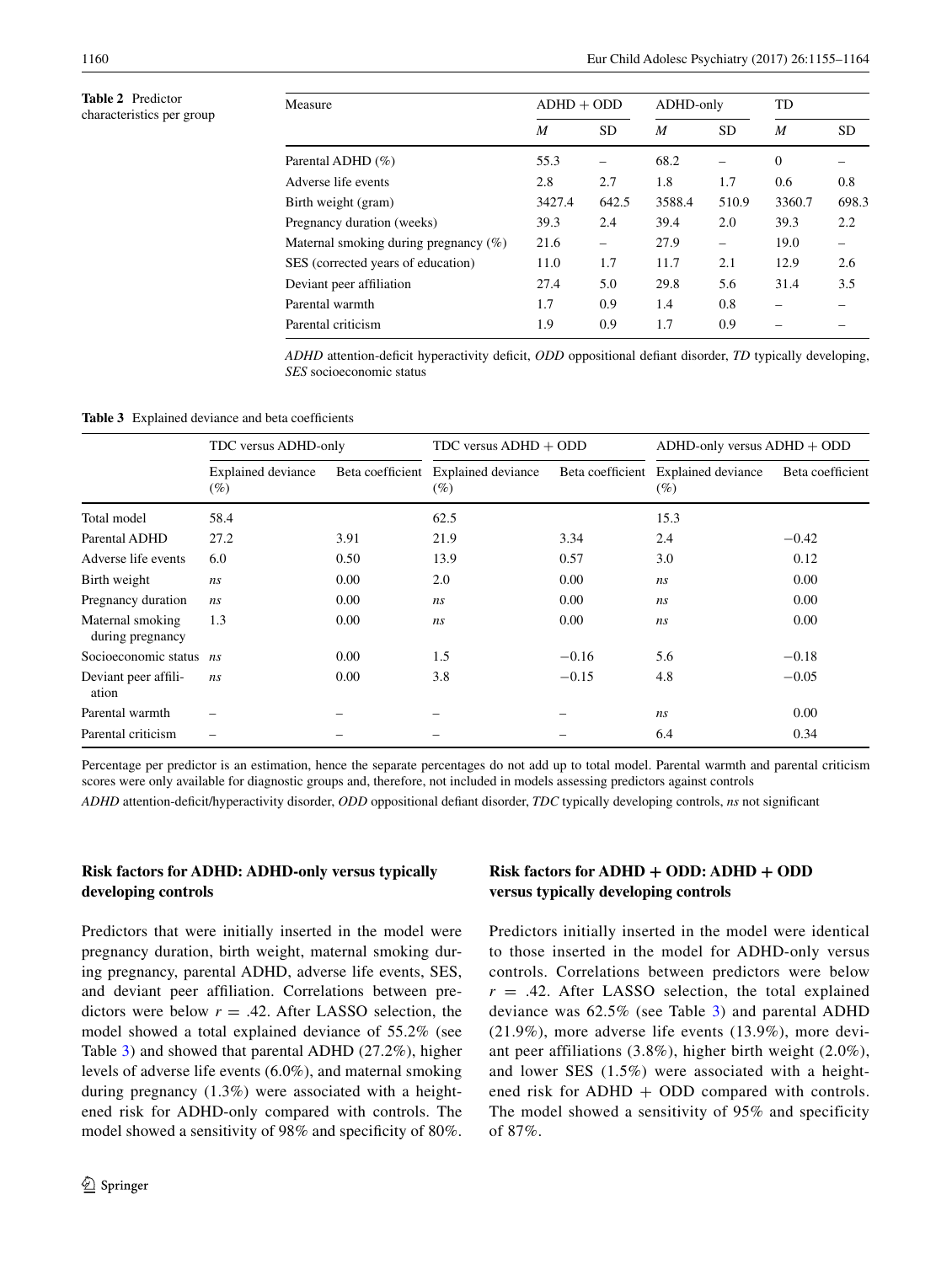## **Risk factors for comorbid ODD: ADHD‑only versus ADHD + ODD**

In addition to the predictors inserted in the previous models, this model also included parental warmth and parental criticism. Correlations between predictors were below  $r = .43$ . After LASSO selection, the model showed a total explained deviance of 15.3% (see Table [3](#page-5-1)) and higher levels of parental criticism (6.4%), lower SES (5.6%), deviant peer affliation (4.8%), more adverse life events (3.0%), and parental ADHD (2.4%) were associated with a heightened risk for comorbid ODD in individuals with ADHD. The model showed a sensitivity of 90% and specifcity of 57% for predicting the presence of comorbid ODD.

## *Family‑corrected results*

For analyses of risk factors for ADHD-only and for ADHD + ODD versus controls, 22 siblings were excluded, whereas for the analysis of risk factors for comorbid ODD, 4 siblings were excluded. For the frst two models, the total explained deviance of the model was reduced somewhat (to 51.9 and 57.5%, respectively), while for the comorbid ODD model the explained deviance increased slightly (to 17.6%). All models included the same predictors with the same direction of associations.

## **Discussion**

The aim of the current study was to investigate risk factors for the development of comorbid ODD along with ADHD. Therefore, we assessed pre- and perinatal factors, transgenerational infuences and postnatal factors. We hypothesised that pre- and perinatal adversities and negative transgenerational infuences would act as risk factors for both ADHD and ADHD  $+$  ODD, and postnatal adversities to act primarily as risk factors for  $ADHD + ODD$ compared with ADHD-only [\[1](#page-8-4), [6](#page-8-3), [23,](#page-9-11) [33](#page-9-13)]. Additionally, in differentiating between ADHD-only and  $ADHD + ODD$ , we hypothesised that postnatal adversities and negative transgenerational infuences would be more strongly related to ADHD + ODD than to ADHD-only  $[43]$  $[43]$ . Our models identified several risk factors for  $ADHD + ODD$ and for ADHD-only, compared with controls, with high levels of explained deviance of 55.2 and 62.5%, respectively. Our model for risk factors differentiating between ADHD + ODD and ADHD-only showed an explained deviance of almost 15.3%. All three models showed good sensitivity (90–98%), and the models for the control group versus both the  $ADHD + ODD$  and the  $ADHD$ -only groups also showed good specifcity (80–87%). We found no interaction between age and any of the risk factors, indicating

that predictors are equally important during all stages of development in our sample, and independent of age of the participants (age 7–24 years).

Our frst hypothesis that negative transgenerational infuences and pre- and perinatal adversities would act as risk factors for the diagnostic groups was supported by our fndings, since we found that parental ADHD acted as a relatively major risk factor within our models, showing the highest explained deviance for both diagnostic groups relative to the control group. This is in line with the many studies showing signifcant heritability rates for ADHD [\[10](#page-8-12), [22](#page-9-23)], and large effects of environmental infuences associated with parental ADHD on the development of ADHD in the child  $[8]$  $[8]$ . In terms of pre- and perinatal adversities, maternal smoking during pregnancy acted as a relatively minor risk factor within our model for ADHD-only, while *higher* (not lower) birth weight acted as a relatively minor risk factor for  $ADHD + ODD$ , relative to controls. This supports the notion that there may be an optimum birth weight in terms of the development of behavioural problems such as ADHD, as previously suggested in other studies [\[17](#page-8-14), [25](#page-9-24), [54\]](#page-9-25). We were not able to replicate previously reported fndings of lower birth weight or pregnancy duration as risk factors for ADHD [\[50](#page-9-1)], which may be due to the small number of individuals with a low birth weight or premature birth in our sample (8 and 12, respectively). To conclude, our fndings show parental ADHD as a signifcant risk factor and suggest that the relationship between birth weight and pregnancy duration and the development of ADHD might only hold true for values below a certain threshold.

We also found support for our second hypothesis of postnatal adversities acting as risk factors for  $ADHD + ODD$ rather than for ADHD-only. For both ADHD-only and  $ADHD + ODD$ , adverse life events, which included parental divorce and family conficts, acted as a risk factor. However, adverse life events acted as a stronger risk factor for  $ADHD + ODD$  than for  $ADHD$ -only, as stressed by its differentiating ability between the  $ADHD + ODD$  and ADHD-only groups. The mechanism by which adverse life events may affect ODD is still unclear, and may vary between types of event; potential explanations include (a) negative effects on maturation of cerebral brain structures in the child due to stress, (b) teaching individuals to use antisocial strategies to cope with stressful situations, and (c) causing an overactive sympathetic nervous system [[7,](#page-8-15) [29](#page-9-26)]. All these factors have been implicated in the development of ODD and receive extensive support, suggesting a combination of these risk factors to operate in ODD [\[7](#page-8-15), [29\]](#page-9-26). While no other risk factors were observed for the development of ADHD-only, more deviant peer affliations and lower SES did act as additional risk factors for  $ADHD + ODD$ , compared with controls. This is consistent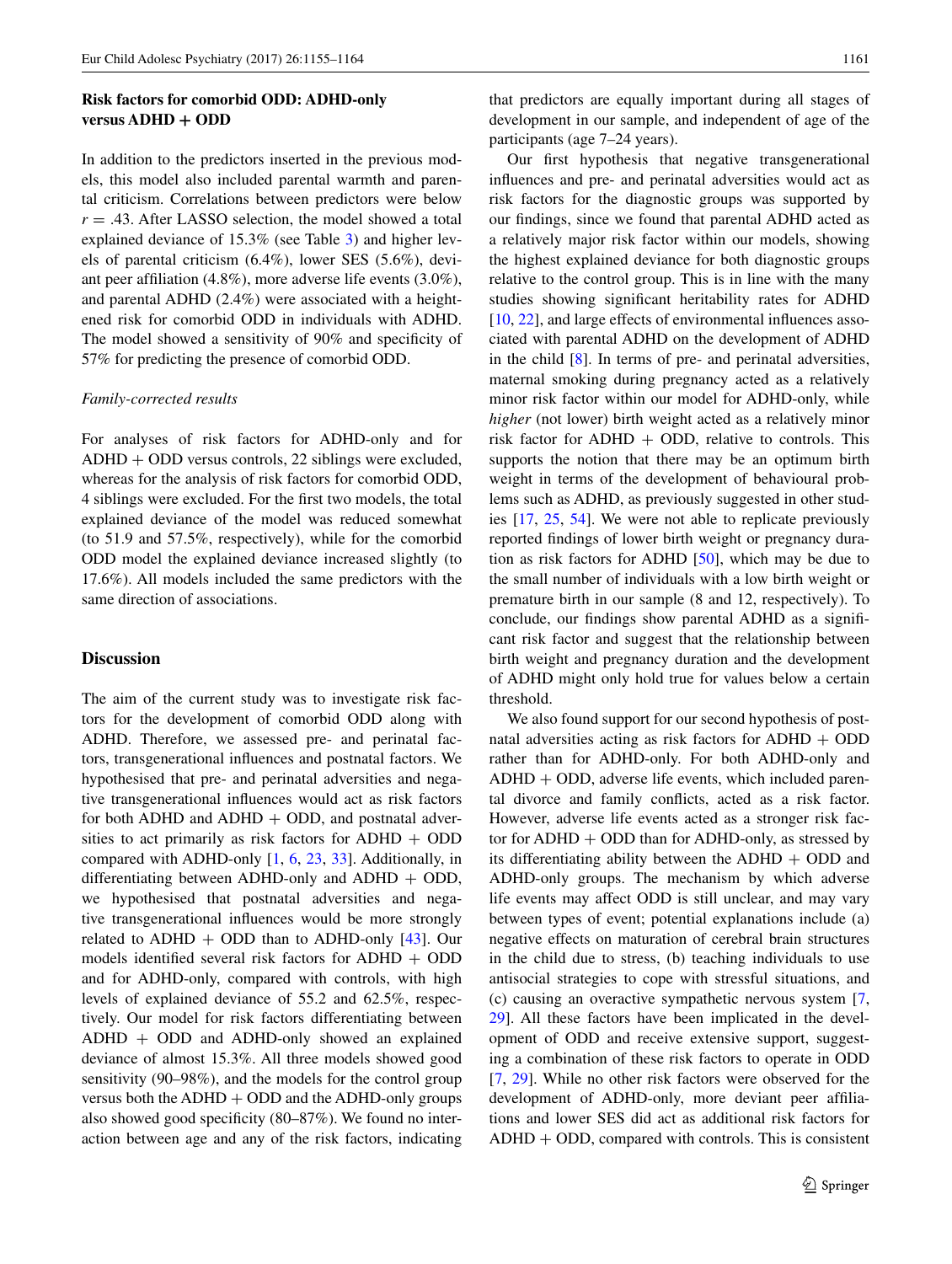with previous studies showing that more deviant peer affliations reinforce an individual's own antisocial behaviours [\[18](#page-8-16), [30,](#page-9-27) [48\]](#page-9-28). SES acted as a relatively minor risk factor within our model (1.5–5.6%), presumably exerting its effect through poor parenting and deviant socialisation processes that are associated with lower parental SES [\[42](#page-9-29)]. The relatively weak effect of SES may be due to its relationship to parental ADHD, which was also included in the model (e.g. lower parental mental health has been associated with lower SES) [\[45](#page-9-30)]. Since both deviant peer affliations and SES differentiated between  $ADHD + ODD$  and ADHD-only, these risk factors seem especially important for the development of comorbid ODD.

Our third hypothesis, that transgenerational infuences in addition to the postnatal factors would differentiate between  $ADHD + ODD$  and  $ADHD$ -only, was largely supported by our results. Parental criticism acted as a relatively strong risk factor for  $ADHD + ODD$  compared with  $ADHD$ -only, within our model. This is in line with previous studies and is presumably due to its negative infuence on the child's socialisation process [[8,](#page-8-13) [23](#page-9-11), [37](#page-9-12)]. In addition, it has been reported that child diffculty not only increases the likelihood of maternal negative parenting, but also that maternal negative parenting heightens the child's behavioural maladjustment that may take the form of ODD behaviours [\[11](#page-8-17)]. This is in line with the coercion theory that describes a process of mutual reinforcement between the parent and child in the development of conduct problems. According to this model the parent inadvertently reinforces the child's diffcult behaviour by reacting negatively to that behaviour and therewith escalating the situation [[47\]](#page-9-31). Hence, negative parental attitudes are risk factors not only for ADHD [\[23](#page-9-11)], but especially for comorbid ODD. Furthermore, when parents express low levels of support, the negative infuences of deviant peers on the development of oppositional behaviour increase [\[26](#page-9-32), [53](#page-9-33)]. Against our hypothesis and contradicting previous studies, parental ADHD acted as a minor protective factor for the development of comorbid ODD in ADHD [[23\]](#page-9-11). A possible explanation may be that children with comorbid ODD are more diffcult to handle, thereby increasing the likelihood of parents to seek professional help. However, this remains speculative and requires further investigation.

Even though our study has some important strengths, there are some limitations too. First, we assessed pregnancy duration, birth weight and maternal smoking during pregnancy using a retrospective parent questionnaire. Especially for maternal smoking during pregnancy, the selfreport nature of our assessment may have confounded our data, due to socially acceptable answering [[24\]](#page-9-34). However, we did only investigate whether or not the mother smoked, excluding dosage effects and thereby limiting the infuence of socially acceptable answering (such as reporting lower dosages). Moreover, there was a relatively large amount of missing data for pre- and perinatal information. Second, even though we assessed parental ADHD and parental psychopathology, we did not specifcally assess paternal antisocial personality disorder or maternal stress, which both have been found to be related to the development of anti-social behaviour disorders [\[33](#page-9-13)]. Further, we did not assess parenting styles, which would have allowed us to investigate further the alleged link between parental ADHD and deviant parenting styles. In addition, parental criticism and warmth were only assessed in the diagnostic group, limiting our fndings to the diagnostic groups comparison, and thus to predictors for comorbid ODD versus ADHD-only. Third, even though we assessed robust prediction models, our fndings are based on a combination of longitudinal (parental warmth and criticism), retrospective (birth weight, pregnancy duration, maternal smoking during pregnancy, adverse life events, parental ADHD, parental SES), and cross-sectional (deviant peer affliations) data. However, the retrospective predictors were independent of the measurement period, and only deviant peer affliation data were assessed cross-sectional. For the latter variable, our fnal model may have been different if it had been measured at baseline. However, although it has been suggested that the infuence of deviant peer affliations would change over development, the level of deviant peer affliations appears to be stable over development [[28\]](#page-9-35). Fourth, especially for the control group, a relatively large proportion of siblings was included. Nevertheless, our fndings did not change in terms of the predictors involved or the direction of associations when excluding these siblings, indicating that the fndings are robust. Finally, since we applied strict inclusion criteria, such as excluding individuals with a comorbid conduct disorder diagnosis, our sample may represent a subsample of, rather than all, individuals with ADHD-only and  $ADHD + ODD$ . In addition, we focused on comorbid ADHD + ODD and were not able to include an ODD-only group. Therefore, the fndings may not be generalizable to all individuals with ADHD or individuals with only ODD.

Overall, our study showed that postnatal risk factors (adverse life events) and transgenerational infuences (parental ADHD) are important risk factors for the development of  $ADHD + ODD$  and  $ADHD$ -only. The development of comorbid ODD in individuals with ADHD was predicted by both postnatal adversities (SES, deviant peer affliation) and negative transgenerational infuences (parental criticism). These risk factors were signifcant for all ages. Our fndings are in line with theories stating that environmental factors play an important role in the development of comorbidities such as ODD in individuals with ADHD [\[5](#page-8-18), [23](#page-9-11), [50\]](#page-9-1). This highlights the need to take these risk factors into account when treating children with ADHD, since these factors may prove to be essential in the prevention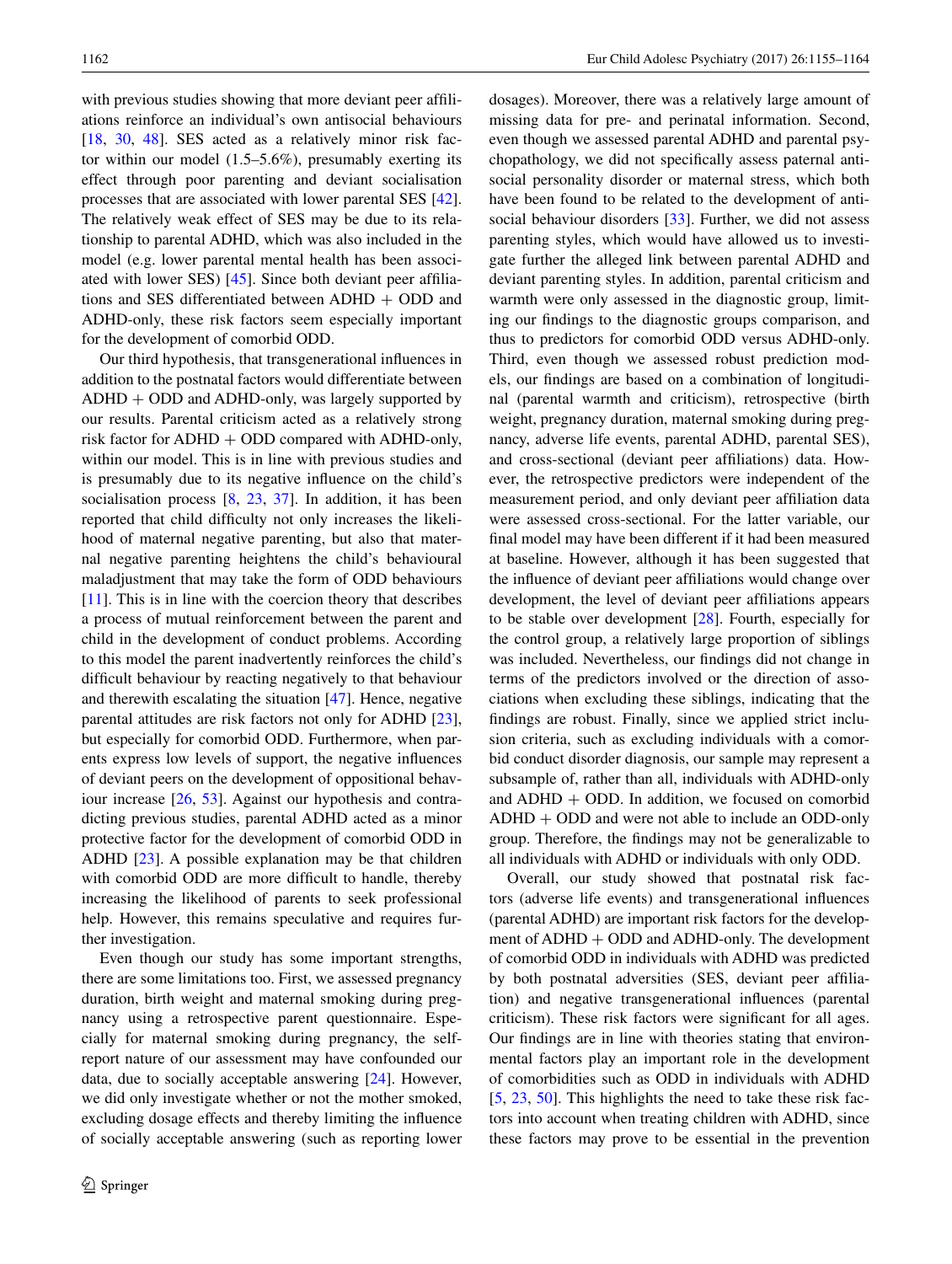of comorbid ODD. The development of comorbid ODD in ADHD is of concern given the lower functional outcome of this comorbid group relative to either disorder separately [[4,](#page-8-2) [35\]](#page-9-8). For example, (comorbid) ODD is reported as an important predictor for later life conduct disorder [\[15](#page-8-19)]. Our fndings seem to support the use of intervention programs comprising parent- and parent–child training in the prevention of comorbid ODD [\[34](#page-9-9)], although we did not assess these trainings or their effects ourselves. In addition, monitoring peer affliations of individuals with ADHD may prove useful in averting the transition from ADHD-only to the more severe  $ADHD + ODD [8, 23, 37]$  $ADHD + ODD [8, 23, 37]$  $ADHD + ODD [8, 23, 37]$  $ADHD + ODD [8, 23, 37]$  $ADHD + ODD [8, 23, 37]$  $ADHD + ODD [8, 23, 37]$  $ADHD + ODD [8, 23, 37]$ .

**Acknowledgements** This work was supported by NIH Grant R01MH62873 (National Institutes of Health), NWO Large Investment Grant 1750102007010 (Nederlandse Organisatie voor Wetenschappelijk Onderzoek), NWO Brain & Cognition Grant (056-24- 011) (Nederlandse Organisatie voor Wetenschappelijk Onderzoek), the European Union 7th Framework programs AGGRESSOTYPE (602805), MATRICS (603016), and from grants from Radboud University Medical Center, University Medical Center Groningen, Accare, and Vrije Universiteit Amsterdam.

#### **Compliance with ethical standards**

**Confict of interest** Jan K. Buitelaar has been a consultant to/member of advisory board of and/or speaker for Janssen Cilag BV, Eli Lilly, Lundbeck, Medice, Shire, Roche, and Servier in the past 3 years. He is neither an employee nor a stock shareholder of any of these companies, and has no other fnancial or material support, including expert testimony, patents, or royalties. Barbara Franke received an educational speaking fee from Merz. Pieter J. Hoekstra has been a consultant to/ member of advisory board for Shire in the past 3 years. Siri D.S. Noordermeer, Marjolein Luman, Wouter D. Weeda, Jennifer S. Richards, Catharina A. Hartman, Dirk J. Heslenfeld and Jaap Oosterlaan report no fnancial interests or potential conficts of interest.

**Ethical approval** All procedures performed in studies involving human participants were in accordance with the ethical standards of the institutional and/or national research committee and with the 1964 Helsinki declaration and its later amendments or comparable ethical standards.

**Informed consent** Informed consent was obtained from all individual participants included in the study.

**Open Access** This article is distributed under the terms of the Creative Commons Attribution 4.0 International License ([http://creativecom](http://creativecommons.org/licenses/by/4.0/)[mons.org/licenses/by/4.0/](http://creativecommons.org/licenses/by/4.0/)), which permits unrestricted use, distribution, and reproduction in any medium, provided you give appropriate credit to the original author(s) and the source, provide a link to the Creative Commons license, and indicate if changes were made.

## **References**

<span id="page-8-4"></span>1. Aebi M, van Donkelaar MM, Poelmans G, Buitelaar JK, Sonuga-Barke EJ, Stringaris A, Consortium I, Faraone SV, Franke B, Steinhausen HC, van Hulzen KJ (2015) Geneset and multivariate genome-wide association analysis of oppositional defant behavior subtypes in attention-defcit/ hyperactivity disorder. Am J Med Genet B Neuropsychiatr Genet 171(5):573–588

- <span id="page-8-0"></span>2. American Psychiatric Association (2013) Diagnostic and statistical manual of mental disorders: DSM-5. American Psychiatric Publishing, Inc, Arlington County
- <span id="page-8-7"></span>3. American Psychiatric Association (2000) Diagnostic and statistical manual of mental disorders: DSM-IV-TR. American Psychiatric Publishing, Inc, Arlington County
- <span id="page-8-2"></span>4. Anderson NE, Kiehl KA (2012) The psychopath magnetized: insights from brain imaging. Trends Cogn Sci 16:52–60
- <span id="page-8-18"></span>5. Banerjee J, Bhojani S, Emcy N (2011) Co-existence of ADHD, autoimmune hypothyroidism and pituitary macroadenoma presenting in a behaviour clinic: a case report and brief review of the literature. J Pediatr Endocrinol Metab 24:229–231
- <span id="page-8-3"></span>6. Boden JM, Fergusson DM, Horwood LJ (2010) Risk factors for conduct disorder and oppositional/defant disorder: evidence from a New Zealand birth cohort. J Am Acad Child Adolesc Psychiatry 49:1125–1133
- <span id="page-8-15"></span>7. Borja K, Ostrosky F (2013) Early traumatic events in psychopaths. J Forensic Sci 58:927–931
- <span id="page-8-13"></span>8. Bornovalova MA, Hicks BM, Iacono WG, McGue M (2010) Familial transmission and heritability of childhood disruptive disorders. Am J Psychiatry 167:1066–1074
- <span id="page-8-8"></span>9. Brasil HHA, Bordin IA (2010) Convergent validity of K-SADS-PL by comparison with CBCL in a Portuguese speaking outpatient population. BMC Psychiatry 10:83
- <span id="page-8-12"></span>10. Brikell I, Kuja-Halkola R, Larsson H (2015) Heritability of attention-deficit hyperactivity disorder in adults. Am J Med Genet B Neuropsychiatr Genet 168(6):406–413
- <span id="page-8-17"></span>11. Brock RL, Kochanska G (2015) Decline in the quality of family relationships predicts escalation in children's internalizing symptoms from middle to late childhood. J Abnorm Child Psychol 43:1295–1308
- <span id="page-8-11"></span>12. Brown GW, Rutter M (1966) The measurement of family activities and relationships: a methodological study. Hum Relat 19:241–263
- <span id="page-8-9"></span>13. Buis ML (2010) Inequality of educational outcome and inequality of educational opportunity in the Netherlands during the 20th century (Ph.D. Dissertation). V Amsterdam, the Netherlands
- <span id="page-8-1"></span>14. Burke JD, Loeber R, Birmaher B (2002) Oppositional defant disorder and conduct disorder: a review of the past 10 years, part II. J Am Acad Child Adolesc Psychiatry 41:1275–1293
- <span id="page-8-19"></span>15. Burke JD, Rowe R, Boylan K (2014) Functional outcomes of child and adolescent oppositional defant disorder symptoms in young adult men. J Child Psychol Psychiatry 55:264–272
- <span id="page-8-10"></span>16. Burt SA, McGue M, Iacono WG (2009) Nonshared environmental mediation of the association between deviant peer affliation and adolescent externalizing behaviors over time: results from a cross-lagged monozygotic twin differences design. Dev Psychol 45:1752–1760
- <span id="page-8-14"></span>17. Buschgens CJ, Swinkels SH, van Aken MA, Ormel J, Verhulst FC, Buitelaar JK (2009) Externalizing behaviors in preadolescents: familial risk to externalizing behaviors, prenatal and perinatal risks, and their interactions. Eur Child Adolesc Psychiatry 18:65–74
- <span id="page-8-16"></span>18. Carlo G, Mestre MV, McGinley MM, Tur-Porcar A, Samper P, Opal D (2014) The protective role of prosocial behaviors on antisocial behaviors: the mediating effects of deviant peer affliation. J Adolesc 37:359–366
- <span id="page-8-6"></span>19. Conners CK, Erhardt D, Sparrowd EP (1999) Conner's Adult ADHD Rating Scales (CAARS). In: Multi-health systems. North Tonawanda, NY
- <span id="page-8-5"></span>20. Conners CK, Sitarenios G, Parker JD, Epstein JN (1998) The revised Conners' Parent Rating Scale (CPRS-R): factor structure, reliability, and criterion validity. J Abnorm Child Psychol 26:257–268